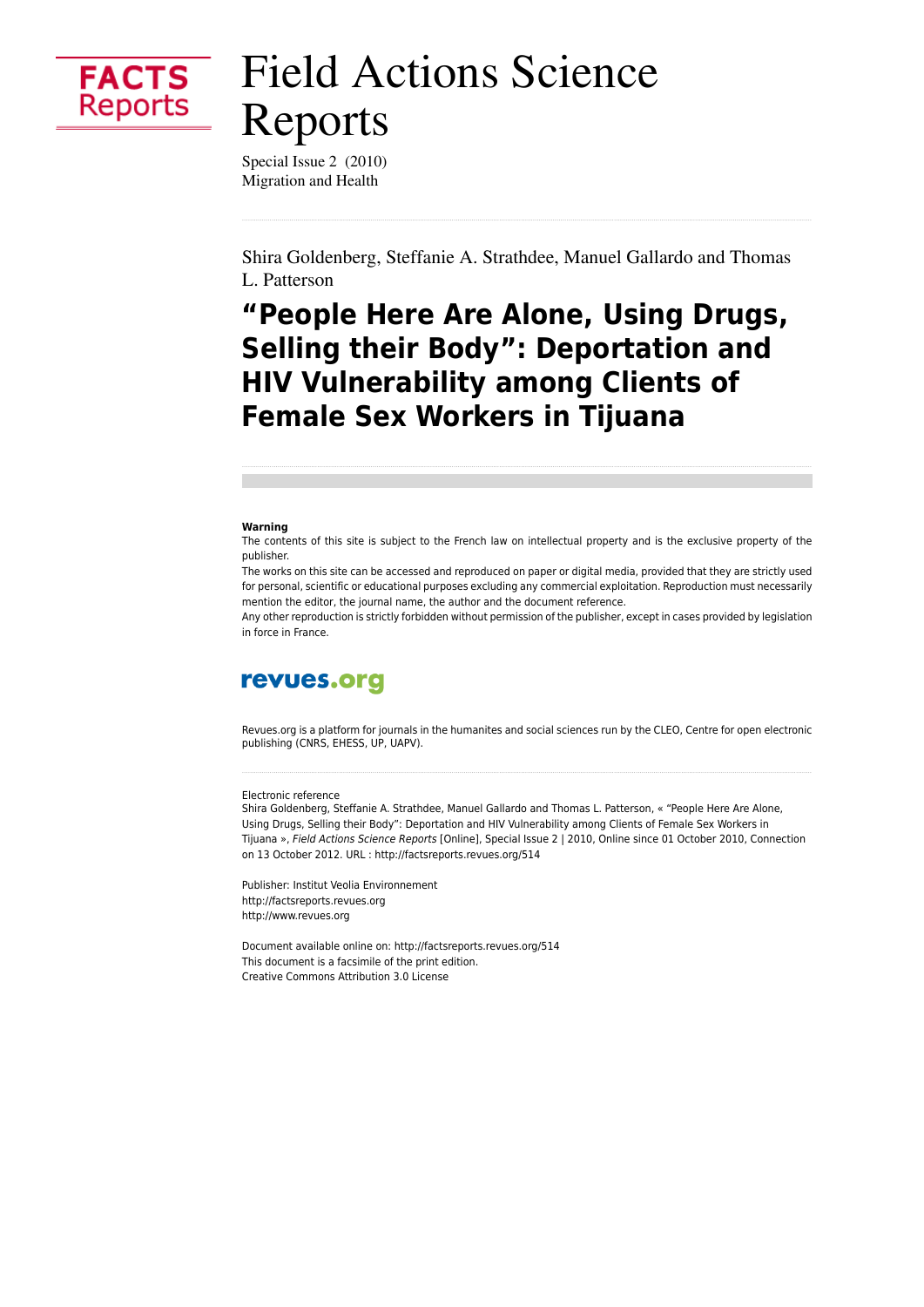# "People Here Are Alone, Using Drugs, Selling their Body": Deportation and HIV Vulnerability among Clients of Female Sex Workers in Tijuana

**S. Goldenberg1 , S. A. Strathdee2 , M. Gallardo3 , and T. L. Patterson4**

 Joint Doctoral Program in Public Health, San Diego State University, and University of California, San Diego Division of Global Public Health, Department of Medicine, University of California, San Diego Centros Ambulatorios de Prevención y Atención en SIDA e ITS, Tijuana, Mexico Department of Psychiatry, University of California, San Diego, and Veterans Affairs Medical Center, San Diego

Abstract. In many settings, migrants are at disproportionately high risk of HIV. The Tijuana-San Diego border is the world's busiest international land crossing. Deportations in San Diego County have increased by 48% since 2002; many deportees are delivered to deportation stations in Tijuana, Mexico, where associations between HIV vulnerability and deportation have been documented. Female sex workers (FSWs) and their clients are among the populations at highest risk of HIV in Tijuana. Our objective was to explore the relationship between deportation and HIV vulnerability from the perspectives of deported clients of FSWs in Tijuana. Using in-depth interviews conducted in Tijuana's red light district in 2008 with 20 male clients of FSWs who had ever been deported from the United States, we explored the relationship between the consequences of deportation and HIV vulnerability. Clients perceived deportation as resulting in social isolation and economic dislocation, which were linked to HIV through substance use and unprotected sex with FSWs. These unintended consequences of immigration policy (social dislocation and economic marginalization) warrant corresponding interventions that address social, economic, and political dimensions of vulnerability. Recommended interventions include (1) social and economic support for deportees in border communities; (2) HIV testing, information, and condom provision to deportees; (3) peer education and condom promotion by *jaladores* (middlemen); and (4) safer sex interventions that address psychosocial factors and substance use among deportees. We argue that the health impacts of migration depend on the context of migration, with deportation posing a form of involuntary migration that exacerbates HIV vulnerability.

Keywords. Deportation, sex work, clients, HIV, vulnerability.

#### 1 Introduction

#### 1.1 HIV Vulnerability and Migration

Migrant populations in many settings are at disproportionately high risk of HIV and sexually transmitted infections (STIs) (Desmond *et al*. 2005; Goldenberg *et al*. 2008; Lippman *et al*. 2007; Meekers 2000; Steen *et al*. 2000). While individuallevel knowledge and behaviors partially explain this association, examining HIV vulnerability presents an opportunity to obtain deeper insight into the root causes of risk and identify structural intervention targets (Frohlich and Potvin 2008; Shannon *et al*. 2008). In this paper, vulnerability is defined as susceptibility to harm and the result of "interaction between the resources available to individuals and communities and the life challenges they face" (Mechanic and Tanner 2007).

*Correspondence to:* Shira M. Goldenberg (sgoldenberg@ucsd.edu)

Postulated explanations for the relationship between migration and HIV vulnerability include (1) new or concurrent partners sought to buffer social isolation; (2) exposure to more liberal social norms for sexual behavior and substance use; (3) riskier behaviors undertaken out of economic necessity or psychosocial vulnerability; and (4) immigration policies resulting in concentrations of marginalized individuals with few economic or social ties (Desmond *et al*. 2005; Meekers 2000; Salama and Dondero 2001; Steen *et al*. 2000; Strathdee *et al*. 2008a).

The Mexican city of Tijuana, Baja California, which borders the U.S. city of San Diego, California, is the largest city on the Mexico-U.S. border (pop: 1,483,992). Together with San Diego it forms the world's busiest international land crossing, with over 52 million registered northbound crossings in 2007 (U.S. Department of Transportation 2009). Tijuana is characterized by one of the highest population growth rates in Latin America. Over half its inhabitants are migrants (Magis-Rodriguez *et al*. 2004; Strathdee *et al*.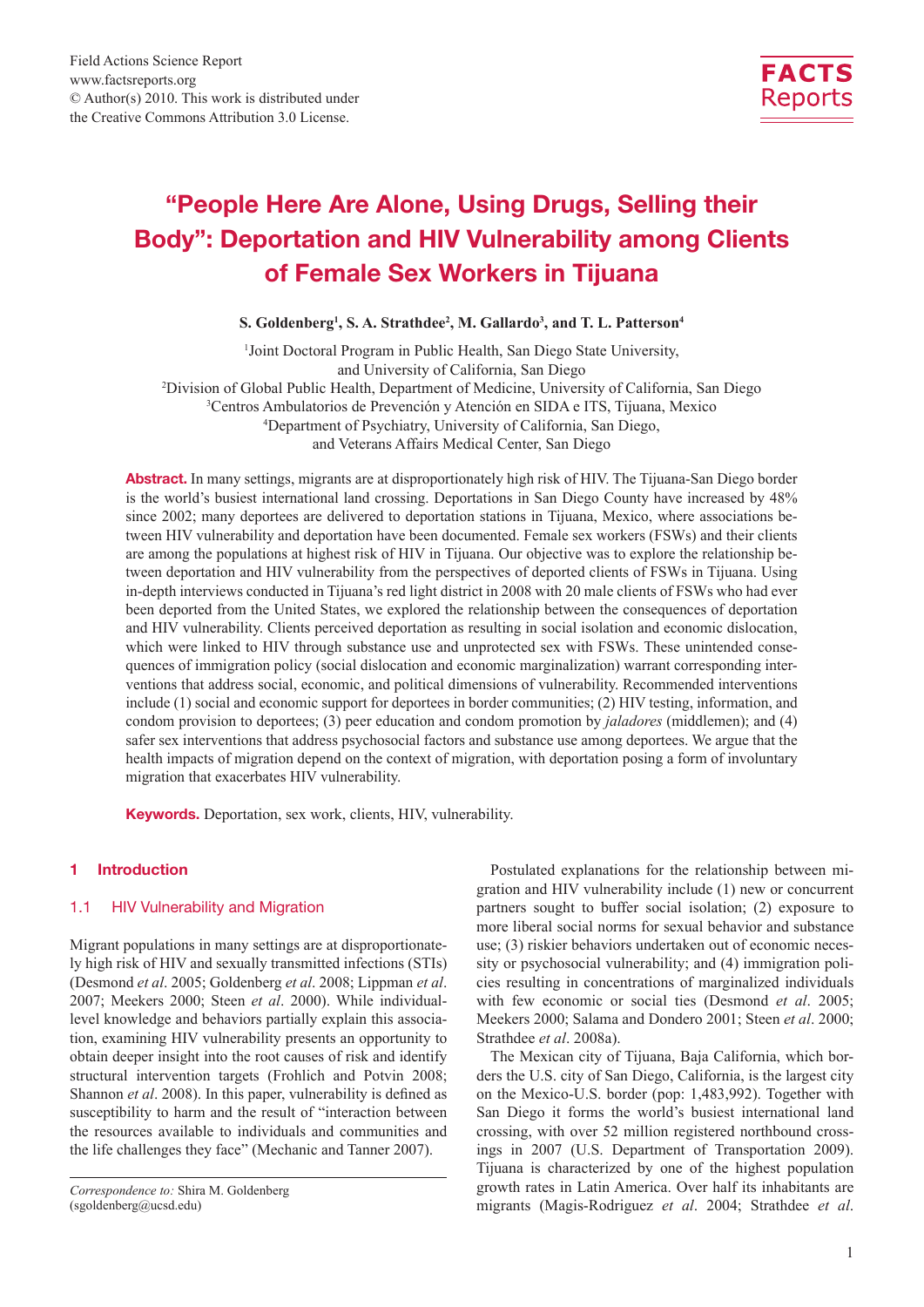2008b), many of whom have been repatriated from the United States. In 2008, the United States deported over 1 million individuals (mostly Mexican nationals). Deportations in San Diego County have increased 48% since 2002 (U.S. Department of Homeland Security 2009); most deportees are delivered to stations along Mexico's northern border, including two in Tijuana (Rangel *et al*. 2006).

# 1.2 Sex Work and the HIV Epidemic in Tijuana

Tijuana is experiencing an emerging HIV epidemic. As many as one in 116 persons aged 15–49 in Tijuana were estimated to be infected in 2006 (Iniguez-Stevens *et al*. 2009; Strathdee and Magis-Rodriguez 2008). Located a few blocks from the border, the Zona Roja (red light district) attracts U.S., Mexican, and international clients. Approximately 9,000 female sex workers (FSWs) work in the city, among whom HIV prevalence has tripled in the past decade (Strathdee and Magis-Rodriguez 2008).

Associations between deportation and HIV have also been documented along the Mexico-U.S. border (Brouwer *et al*. 2009; Strathdee *et al*. 2008a); for example, the adjusted odds of HIV infection among male injection drug users in Tijuana who had been deported were four times that of other males (Strathdee *et al*. 2008a). In light of these associations and the high levels of mobility and HIV infection characterizing many international border settings, qualitative studies that unpack potential underlying explanatory mechanisms are needed.

FSWs' male clients function as a "bridge" for HIV/STI transmission through unprotected sex with FSWs and other partners (Alary and Lowndes 2004; Cote *et al*. 2004). We recently reported an HIV prevalence of 4% and a high risk profile among 400 U.S. and Mexican clients in Tijuana (Goldenberg *et al*. 2010; Patterson *et al*. 2009). Although mobility and deportation were not explicit study aims, preliminary results led us to hypothesize that the high prevalence of deportation in this binational community plays an important role in HIV transmission (Goldenberg *et al*. n.d.). Since understanding the perspectives underpinning the context of migration is also crucial to meeting the health needs of migrants (Grove and Zwi 2006), our objective was to explore deported clients' perspectives on the consequences of deportation on HIV vulnerability.

#### 2 Materials and Methods

#### 2.1 Data Collection

We conducted in-depth interviews lasting approximately one hour with FSWs' clients  $(N = 30)$  in Tijuana's Zona Roja. Participants were purposively sampled (Strauss and Corbin 1998) from a larger study of 400 clients  $\geq$  18 years old who had paid or traded for sex with a FSW in Tijuana in the past 4 months (Patterson *et al*. 2009). Clients were selected to represent a range in age, marital status, HIV status, and country of residence. Selection was also informed by earlier interviews and analyses (Glaser 1978). Although deportation history was not a sampling criterion, two-thirds of the clients who participated had been previously deported from the United States.

Sociodemographic characteristics and HIV/STI laboratory results were collected during the larger study (Patterson *et al*. 2009). Interviews were conducted in Spanish or English and consisted of open-ended questions, which were revised as interviews and analysis progressed. Interviews explored clients' reasons for seeking FSWs, perceived STI/HIV risk, and narratives on how social (e.g., social norms) and structural factors (e.g., deportation, incarceration) influence HIV risk. Ethics approval was obtained from the University of California, San Diego and the Tijuana General Hospital. All participants provided written informed consent and were compensated US\$20 for their time.

#### 2.2 Data Analysis

Our analysis was restricted to clients who reported ever being deported from the United States ( $N = 20$ ). Recordings were transcribed and translated, and personal identifiers were removed. QSR NVivo was used to manage coding and analysis, which was led by Goldenberg in consultation with the research team. Coding was guided by the constant comparative method (Crabtree and Miller 1999; Glaser and Strauss 2006), and higher-level analyses identified themes that described the consequences of deportation on HIV vulnerability.

### 3 Results

#### 3.1 Sample Characteristics

Table 1 presents sociodemographic characteristics of our sample. Deportees' average age was 36. Most were bilingual and worked in the informal sector as *jaladores* (middlemen) or in bars/hotels.

Table 1. Sociodemographic Characteristics of Deported Clients of Female Sex Workers (*N* = 20) in Tijuana, 2008

| <b>Variable</b>                      | Category                   | <b>Values</b> |
|--------------------------------------|----------------------------|---------------|
| Language(s) spoken                   | Spanish                    | 20 (100%)     |
|                                      | English                    | 17(85%)       |
| Latino/Hispanic                      |                            | 20 (100%)     |
| Age, in years (mean, range)          |                            | 36 (19-49)    |
| Education, in years<br>(mean, range) |                            | $10(5-14)$    |
| Employed                             |                            | $16(80\%)$    |
| Occupation                           | Jalador (middleman)        | 7(35%)        |
|                                      | Bar/hotel worker           | 7(35%)        |
|                                      | Drug dealer                | $2(10\%)$     |
| Marital status                       | Married/common law         | 7(35%)        |
|                                      | Separated/divorced         | 3(15%)        |
|                                      | Never married              | 9(45%)        |
|                                      | Widow                      | 1(5%)         |
| Has children                         |                            | 14 (70%)      |
| Living arrangement                   | Alone                      | 9(45%)        |
|                                      | With steady partner/spouse | $6(30\%)$     |
|                                      | With other adult           | $4(20\%)$     |
|                                      | Homeless                   | 1(5%)         |

Note: Data are number (%) of men, unless otherwise indicated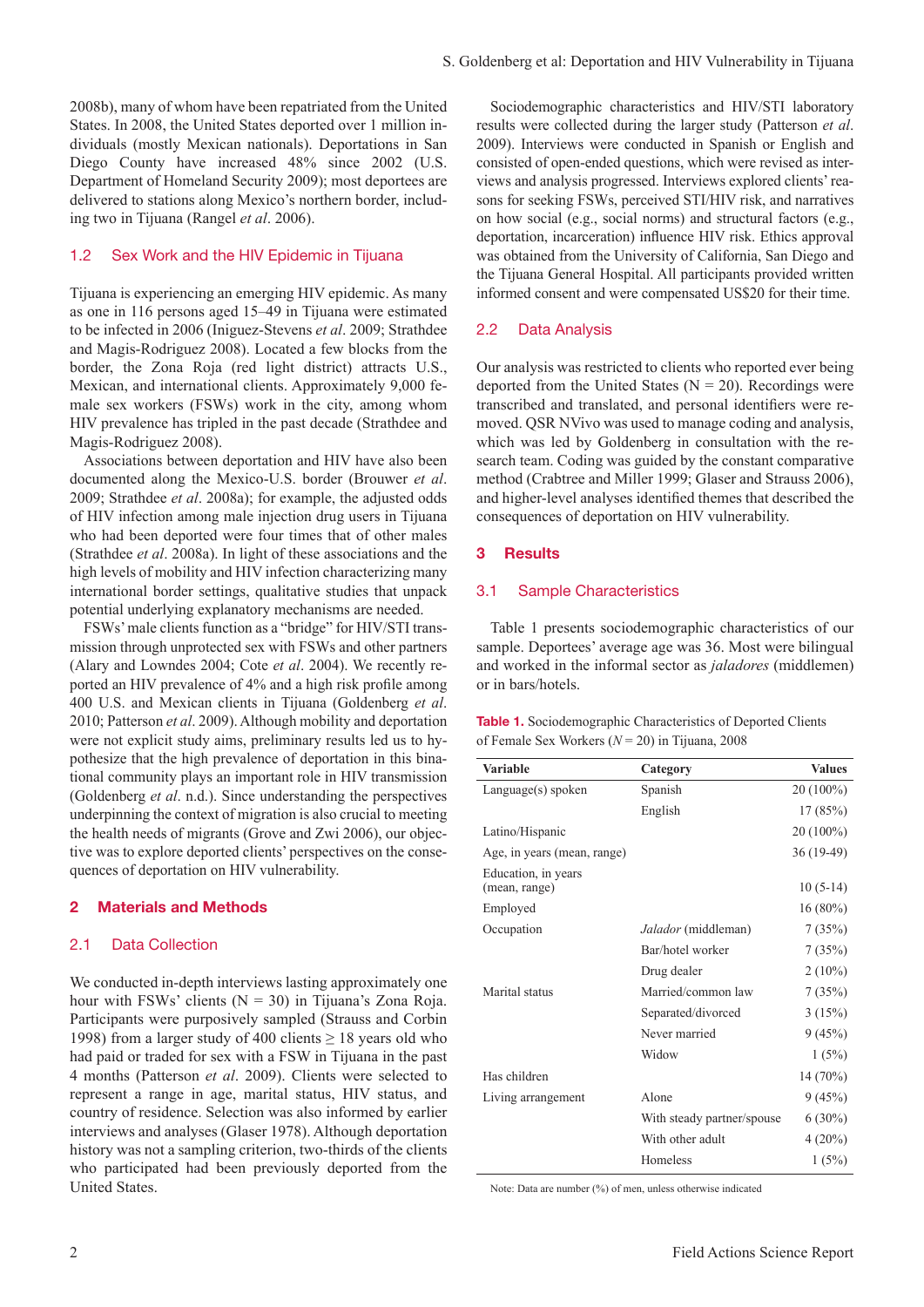Sexual behavior and substance use, reasons for visiting FSWs, and HIV/STI status are presented in table 2. Most clients reported recent unprotected sex with a FSW. Loneliness, lack of a regular partner, being high/drunk, and having a job that results in close contact with FSWs were common reasons for visiting FSWs. Six men tested positive for any STI or HIV.

Table 1. Sexual Behaviors, Substance Use, Reasons for Visiting FSWs, and HIV/STI Status of Deported Clients of Female Sex Workers (*N* = 20) in Tijuana, 2008

| Variable                                             | <b>Values</b>  |  |
|------------------------------------------------------|----------------|--|
| Sexual and substance using behaviors                 |                |  |
| Number of FSWs visited, past year (mean, range)      | $20(1-69)$     |  |
| Number of years visiting FSWs (mean, range)          | $10.5(0.5-27)$ |  |
| Had unprotected sex with FSW in Tijuana <sup>a</sup> | $14(70\%)$     |  |
| Injected drugs <sup>a</sup>                          | $8(40\%)$      |  |
| Drinks $\geq$ 5 drinks when drinking                 | $10(5\%)$      |  |
| Client was high during sex with $FSW^a$              | $12(60\%)$     |  |
| Reasons for visiting FSWs                            |                |  |
| Loneliness                                           | 9(45%)         |  |
| Lack of regular partner                              | $10(50\%)$     |  |
| Client was drunk/high                                | 11(55%)        |  |
| Clients' job results in close contact with FSWs      | $12(60\%)$     |  |
| HIV/STI status                                       |                |  |
| Positive for any STI/HIV                             | $6(30\%)$      |  |
| HIV positive                                         | $2(10\%)$      |  |

Note: Data are No. (%) of men, unless otherwise indicated

a Refers to past 4 months

#### 3.2 Consequences of Deportation on HIV Vulnerability

Clients described deportation as a very common experience among Mexico-born men who visit FSWs in Tijuana. Deportation was perceived to result in social isolation and economic dislocation, which were linked to susceptibility to HIV through substance use and unprotected sex with FSWs.

#### 3.2.1 Social Isolation

Among the key consequences of deportation of concern to our participants were social dislocation and loneliness. Separation from partners and family members who remained *al otro lado* ("on the other side") was commonly described. This often resulted in the dissolution of romantic relationships and minimal or no contact with other family members.

After that [my deportation], she called me a couple times … then stopped accepting my calls and we lost contact. [MCL021, age 30]

I messed up everything and now I regret it because I could be with my family. [MCL022, age 38]

Deportees described how separation from partners and families led them to seek out FSWs to fill a void in their intimate lives. Most recounted sex with a FSW as one of the first activities that they engaged in upon their arrival in Tijuana,

and compared this with their behaviors prior to being deported. As two deported clients explained,

*Interviewer:* At what age did you start to have sex with sex workers?

*Client:* When I arrived in Tijuana. I grew up in Los Angeles. In 2000 I came back, and when I started working by Revolution Avenue, that's when I found the Coahuila [red light district].

*Interviewer:* What were your reasons for looking for a sex worker?

*Client:* I was alone … and I was drinking a lot. [MCL049, age 49]

*Interviewer:* Did you have relations with sex workers when you lived in the United States?

*Client:* No.… It was very different back then, until I got deported and left my wife. I've done it here because I need a woman.… I hadn't felt the closeness with a woman; but it's not a normal or loving relationship. [MCL031, age 39]

Sex work is much more normalized in Tijuana than in the United States. Most deportees explained that their desire for intimacy could be easily fulfilled in Tijuana, where visiting FSWs is much more socially acceptable and accessible than in the United States. As the following quotes illustrate, participants often compared this with U.S.-based lifestyles, which were perceived as less risky.

When I lived on the other side [the U.S.], I didn't know anything about prostitutes. I did know about women that prostitute themselves for drugs, but I didn't know any. I know that there are prostitutes in Las Vegas, but I never went there. Here in Tijuana … prostitution is like something normal. [MCL049, age 49]

[In the U.S.] I was working and when I got home I was tired, so I spent time with my family. I did go out on weekends … but it was very different. [MCL022, age 38]

Most deportees who participated in our study grew up in the United States or spent most of their lives there; having little to no experience in Mexico, they do not identify with Mexico as their home country.

When I first got here, I was very lonely because I lived my whole life on the other side. It was a very dramatic and difficult change. [MCL210, age 47]

All my life, I lived on the other side [the U.S.]. They [my parents] took me [to the U.S.] when I was two years old. I'm 30 now and I got deported two years ago.… I've been living in Tijuana ever since. [MCL021, age 30]

Upon repatriation, deportees described feeling dislocated in a foreign environment; for example, many men described the language, customs, and culture as foreign. Many recounted the frustration and loneliness they attributed to being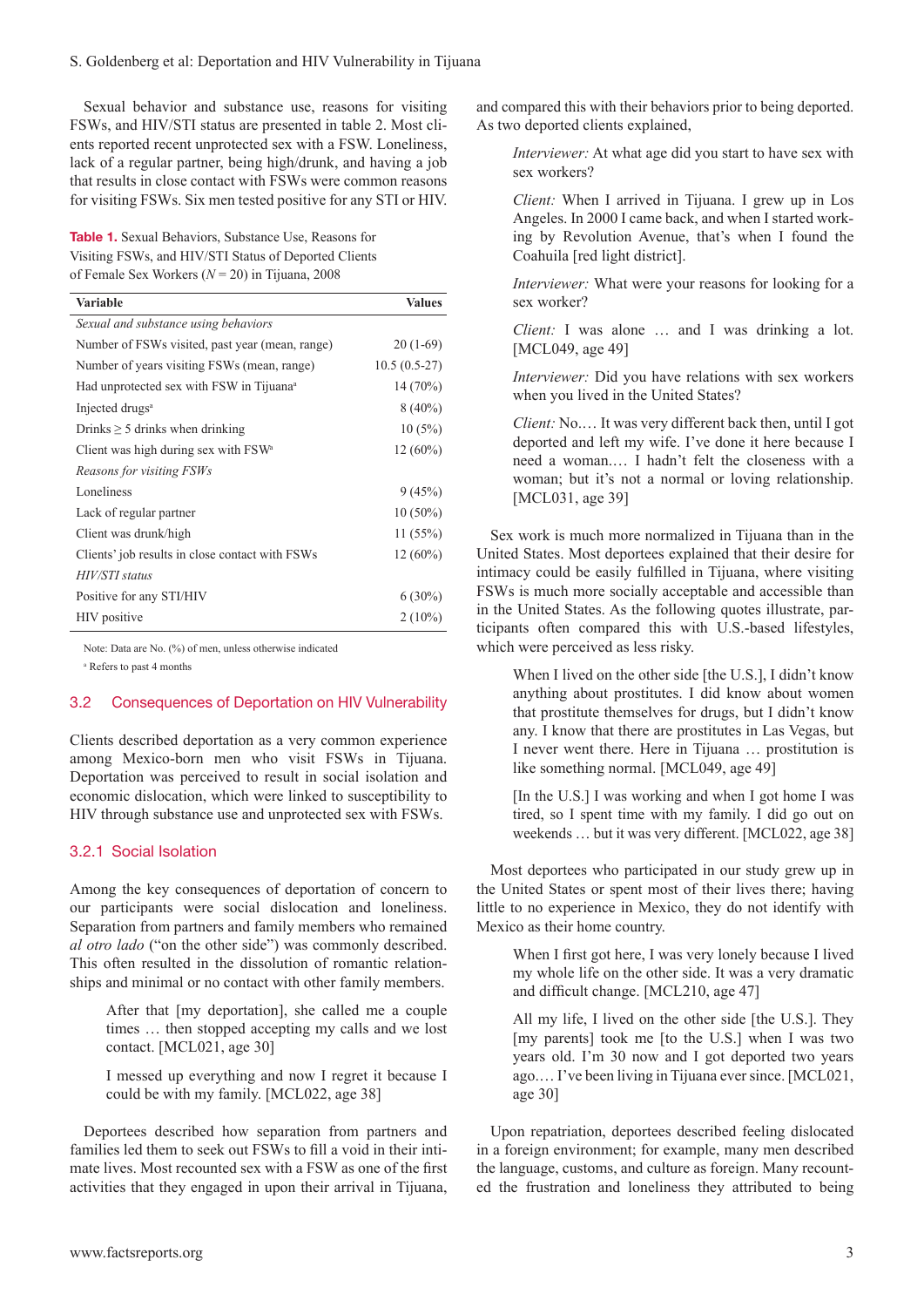involuntarily repatriated to a place where they had few, if any, sources of social support, and which they do not identify at all as home:

I never lived here in my life ... so it was a foreign country to me. I speak the language, but the customs, the culture, the people, the way of life? Nothing like how it was living in California. [MCL125, age 34]

I never imagined living here before I got deported, and when I got here I didn't know much about Mexico; I spoke Spanish, but not much. I have to live my life here, but it's very difficult. [MCL049, age 49]

Clients' described the deep-rooted impacts of social isolation by way of leading people to give up on themselves. Coupled with the perceived lack of opportunities for socioeconomic and personal advancement, many men described a tendency to "stop caring" about their own well-being as a consequence of social isolation and deportation:

They just don't care … because they don't have that love from their family. They're here by themselves, just like me. When I first got here, I had nobody.… I tried to count on people but they stab you in your back.… It's hard for somebody that lived there all their life and gets deported. [MCL028, age 33]

I kind of consider my life a bit hopeless, that it won't come to a good end here in Tijuana. I just feel that way. I deal with a lot here. [MCL105, age 40]

"Giving up" was described as an overarching cause of unprotected sex with FSWs and other partners. One participant insightfully described the impacts of this widespread phenomenon in his community,

Here you have no family, you feel abandoned.… You stop caring about yourself. "I don't like where I'm at. I ain't got no prospects in life, I'm gonna die anyways" so they start having sex like that.… They stop caring and stop using protection. [MCL329, age 31]

Deportees also described "giving up" as tied to substance use. Binges on alcohol, unsafe drug use, and unprotected sex with FSWs were seen by many as inextricably linked responses to social isolation among deportees.

I've met a few that got deported. They're HIV positive now. I thank god I'm still clean. I've met them 'cuz their family, they don't care for them. They got deported and they lose hope.… They know the risk of using someone else's syringe and the risks of catching AIDS and they still do it. [MCL028, age 33]

Despite the challenges to HIV prevention posed by social isolation and substance use, some men saw their overall experience as protective, when comparing it to their situation if they had simply stayed in Mexico. As one injection drug user discussed, the HIV prevention information he received in the United States helped him protect himself once he was deported to Tijuana:

I don't have no family. I survive by just what I do.… I suffer a lot, but I take care of myself from everything I learned in the U.S. The knowledge I got in the U.S. helped me when I got here. People raised here are not aware.… You have to pay to go to school, so they don't have enough knowledge.… I'm a heroin addict. Around here, they use someone else's syringe like it's the thing to do. They do it in Tijuana like there is nothing wrong with it. They are not educated about HIV. Me, I see that, and it's like, wow, these guys are sharing needles. I've seen a lot of it since I got here seven years ago. I've seen a lot of them die from HIV. [MCL028, age 33]

# 3.2.2 Economic Vulnerability

Most deportees described arriving in Tijuana without a place to live or any economic resources, since they were repatriated with few possessions and little to no money.

*Interviewer:* When you arrived here in Tijuana, what was it like?

*Client:* It's been hard.... I don't have a permanent place to stay; I stay in hotels here and there and I work at clubs begging for money. [MCL022, age 38]

While many clients regretfully acknowledged having engaged in illegal activities in the United States that ultimately led to their deportation, they also described having steady jobs there, whereas this was rarely the case in Tijuana. Deportees described employment in construction, body shops, and other service and labor positions in the United States, whereas comparable employment opportunities are rare and/or unprofitable in Tijuana:

I was working in Orange County at a body shop. But I got here and they don't pay you much. [MCL028, age 33]

*Client:* [I lived] in Long Beach; for 15 years I was a furniture painter and then I painted cars.… That was my profession.

*Interviewer:* And now, what do you do here in Tijuana?

*Client:* I paint furniture, but I only work every other day because work is slow, and I'm already three days behind on my rent. [MCL031, age 39]

Due to the limited legitimate economic opportunities in the Zona Roja, especially for recently deported individuals without proper identification or local connections, most participants mentioned the neighborhood's sex or drug trades, (e.g., working in bars and hotels or selling drugs) as the main sources of income for recently deported individuals. For example, many deportees described themselves as *jaladores*—middlemen responsible for recruiting and matching clients (especially Americans) with FSWs. This was described as a way of capitalizing on the sex industry and on deportees' knowledge of English and Americans' sexual preferences: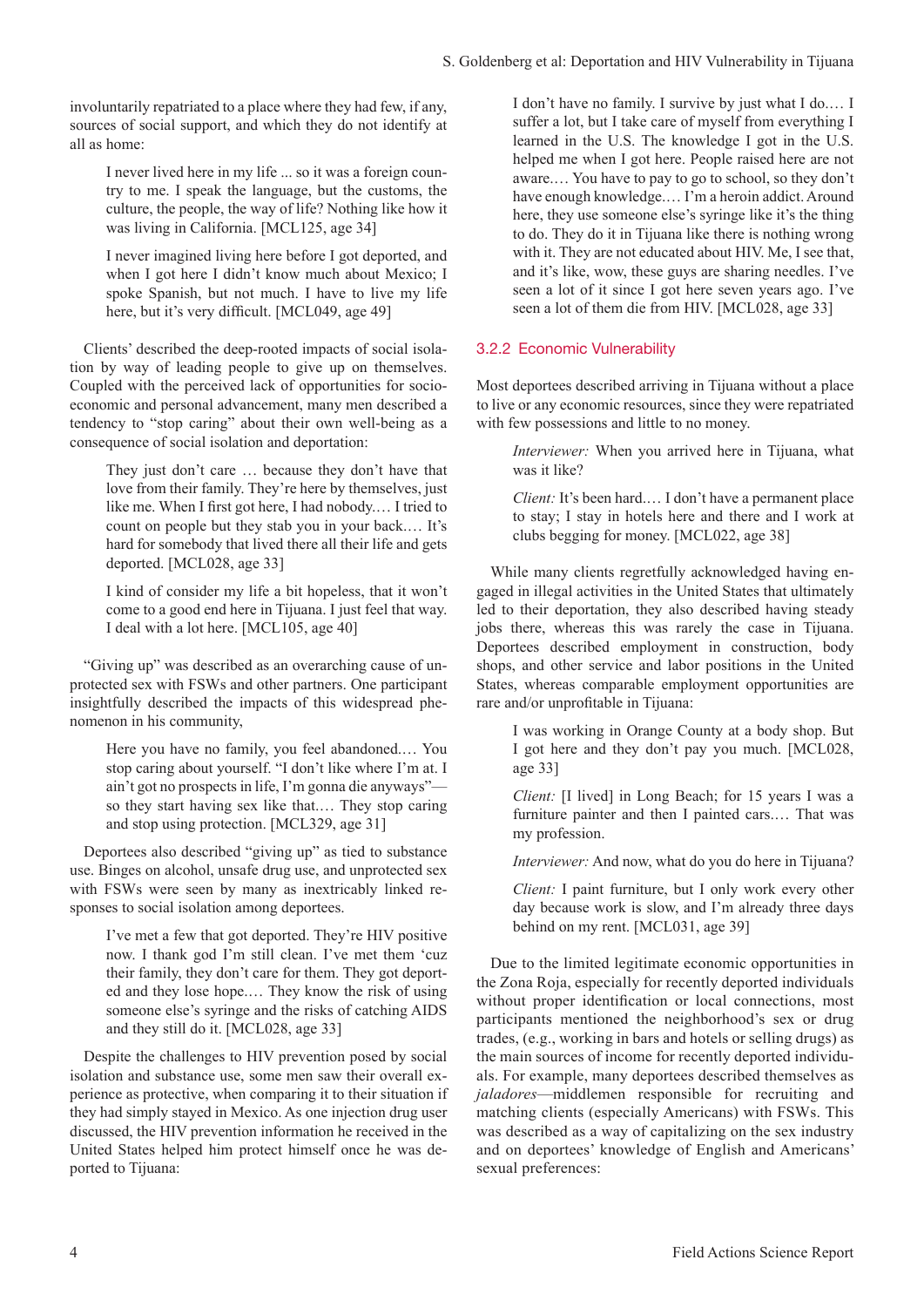The economy here sucks. That's why we're here, out of necessity. That's why the women here prostitute themselves and people steal. Who's going to want to work for less than \$1 per hour? So I started to talk to tourists and went to work as a negotiator for one of the massage parlors. The girls [FSWs] see me walking back and forth with Americans and ask me if I could find them clients when it's slow.…They pay me US\$20 for finding a client, and the client usually gives me a tip. [MCL184, age 33]

Our research found that the strategies often employed to survive economic hardship in the Zona Roja may also put deportees at elevated HIV risk. *Jaladores* and deportees working in the Zona Roja reported that their occupations put them at risk of HIV by placing them in close contact with FSWs and drugs. Many deportees doubted their ability to engage in effective HIV prevention while remaining economically dependent on the sex and drug trades, which were said to pose a constant source of temptation and facilitate unprotected sex with FSWs.

The job where I am at, that's kind of tempting, to see the girls there, taking their clothes off every day. Dancing right there on the pole.… It gets you tempted. [MCL021, age 30]

I am surrounded by street prostitutes all the time, drugs and everything. [MCL074, age 40]

## 4 Discussion

HIV vulnerability was described as a direct consequence of deportation by our Tijuana-based participants. As David Mechanic writes, "Vulnerability may arise from individual, community, or larger population challenges and requires different types of policy interventions—from social and economic development of neighborhoods… to individual medical interventions"( Mechanic and Tanner 2007; see also Leonard *et al*. 2000). Our study identified social dislocation and economic marginalization as unintended consequences of immigration policy that perpetuate HIV vulnerability in Tijuana. These findings support the importance of addressing wider notions of HIV risk, such as vulnerability, in public health interventions.

Our data contribute to a growing body of research exploring the relationship between HIV and migration among Mexican migrants (Bronfman *et al*. 2002; Brouwer *et al*. 2009; Sanchez *et al*. 2004). Globally, social isolation and economic factors have been linked to HIV/STI vulnerability among diverse migrant populations (Desmond *et al*. 2005; Goldenberg *et al*. 2008; Meekers 2000; Morris and Ferguson 2006; Zuma *et al*. 2005). Our study makes numerous novel contributions to this literature. First, it suggests that the public health impacts of migration depend on the context in which migration occurs. While previous studies document more pronounced marginalization and HIV vulnerability among forced migrants, these consider mainly refugees and internally displaced persons (Grove and Zwi 2006; Salama and Dondero 2001). Since deportation also constitutes a form

of involuntary migration, we argue that deportees may also face more pronounced vulnerability than do voluntary migrants. Second, the unique economic roles described by deportees have implications for border health programs. Since many deportees work as middlemen (negotiating transactional sex), their potential as peer educators should be explored.

And third, while HIV vulnerability in border cities such as Tijuana may be strongly shaped by structural forces (e.g., deportation), our participants' responses to marginalization included accounts of individual agency and resilience. These findings provide evidence for wider approaches to public health than individual-level health approaches alone, which do not alter the social and structural conditions that give rise to disease (Syme 2004). Approaches with greater potential effectiveness often fall outside of the traditional scope of public health (i.e., social, economic, and political dimensions) (Rhodes 2009).

## 4.1 Corresponding Actions

We recommend interventions that address the circumstances contributing to deportees' HIV vulnerability at multiple levels (i.e., individual, structural) and across sectors (i.e., public health, social work). Programs that harness the opportunities posed by existing coping strategies and protective behaviors among deportees, such as the role of *jaladores* in Tijuana, should also be considered. Specific suggestions include: (1) the provision of HIV testing, information, and condoms to deportees; (2) shelter and economic resources to assist deportees reintegrate; (3) peer education and condom promotion by *jaladores*; and (4) safer sex interventions that address psychosocial factors (such as loneliness) and substance use. While programs that encompass such services for deportees can play a role in HIV prevention in border settings, deportees in Tijuana currently receive little or no government support (Bronfman *et al*. 2002; Strathdee *et al*. 2008a).

#### 4.2 Strengths and Limitations

This study gathered qualitative data from the perspectives of FSWs' deported clients. While self-reported data are subject to biases, it is precisely participants' insights that we wanted to elicit in this study, which are not well captured through surveys. In-depth interviews with men who had already interacted with our research team (through prior quantitative surveys) enabled us to develop rapport with them and document their insights. While these data provide detail on potential explanatory mechanisms for observed associations between deportation and HIV risk (Strathdee *et al*. 2008a), their cross-sectional nature does not enable us to infer causality.

#### 4.3 Conclusions

Our findings suggest that the public health impacts of migration depend on the context of migration itself, with deportation posing a form of involuntary migration that exacerbates HIV vulnerability among repatriated individuals. In our study, deportation among male clients of FSWs was perceived to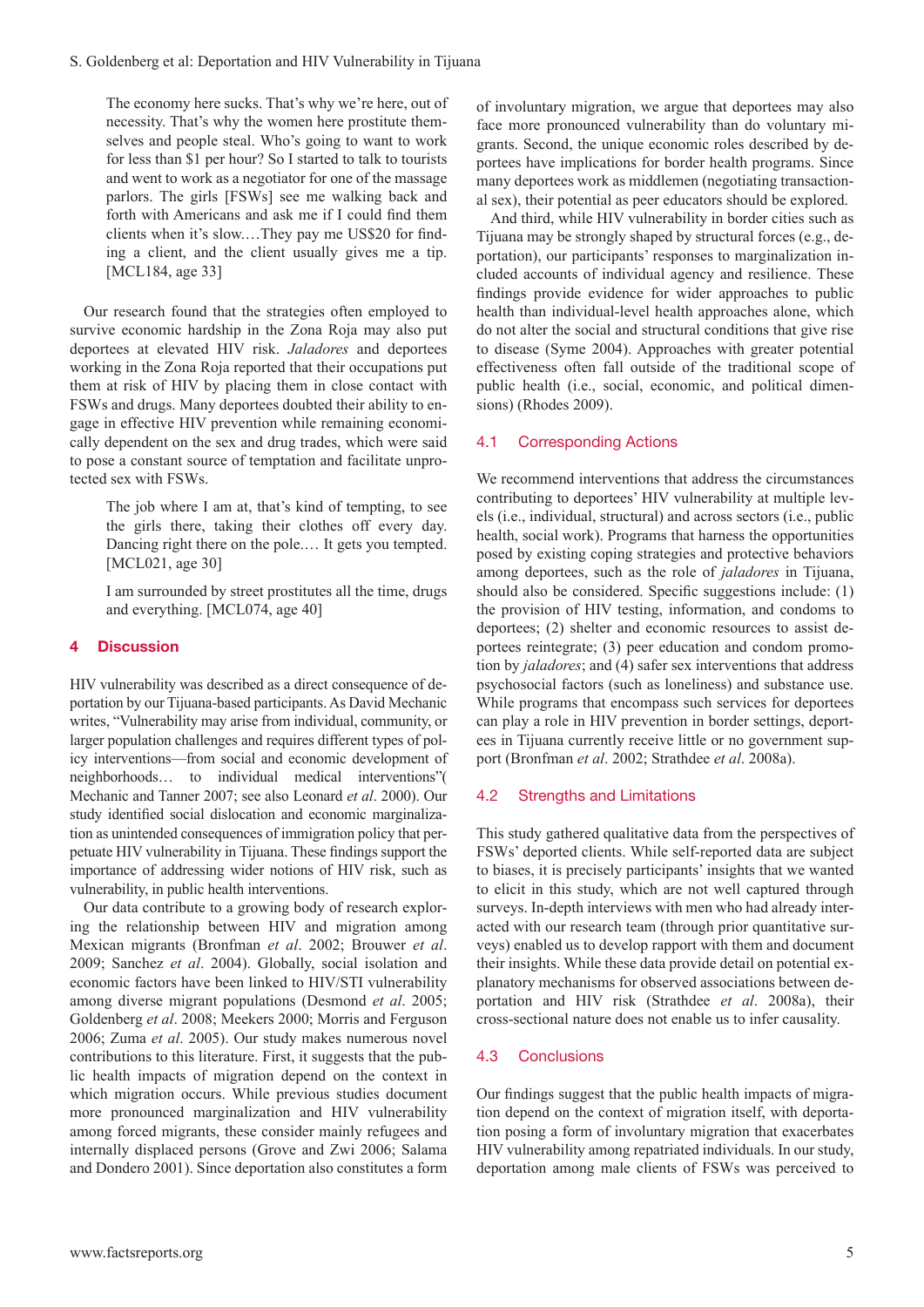result in problematic levels of social isolation and economic dislocation, which were linked to susceptibility to HIV through substance use and unprotected sex with FSWs. These consequences of deportation (social dislocation and economic marginalization) warrant interventions that address social, economic, and political dimensions of vulnerability.

#### Acknowledgements

This study was supported by the UCSD Center for AIDS Research with funds from NIH P30AI036214; by administrative supplement NIH R01DA23877-01A1(S1); and by NIH R01 DA029008. Goldenberg is supported by training grants from the Canadian Institutes of Health Research and the Canada-U.S. Fulbright Program. The authors thank their participants and study staff for their efforts, the Municipal and State Health Department of Tijuana, Baja California, Patronato Pro-COMUSIDA, Tijuana; and the County Health Department of San Diego.

#### References:

- Alary, M. and C. M. Lowndes (2004), "The Central Role of Clients of Female Sex Workers in the Dynamics of Heterosexual HIV Transmission in Sub-Saharan Africa," AIDS, Vol. 18, No. 6, pp. 945-947.
- Bronfman, M.N., R. Leyva, M. J. Negroni, and C. M. Rueda (2002), "Mobile Populations and HIV/AIDS in Central America and Mexico: Research for Action," AIDS, Vol. 16, pp. S42-49.
- Brouwer K., R. Lozada, W. Cornelius, M. Firestone Cruz, C. Magis-Rodríguez, M. Zúñiga de Nuncio, and S. Strathdee (2009), "Deportation along the U.S.-Mexico Border: Its Relation to Drug Use Patterns and Accessing Care," Journal of Immigrant and Minority Health, Vol. 11, No. 1, pp. 1-6.
- Cote, A. M., F. Sobela, A. Dzokoto, K. Nzambi, C. Asamoah-Adu, A. C. Labbe, B. Masse, J. Mensah, E. Frost, and J. Pepin J. (2004), "Transactional Sex Is the Driving Force in the Dynamics of HIV in Accra, Ghana," AIDS, Vol. 18, No. 6, pp. 917-925.
- Crabtree, B. F. and W. L. Miller (1999), Doing Qualitative Research, Sage, Thousand Oaks, CA.
- Desmond, N., C. Allen, S. Clift, B. Justine, J. Mzugu, M. L. Plummer, D. Watson-Jones, and D. A. Ross (2005), "A Typology of Groups at Risk of HIV/STI in a Gold Mining Town in North-Western Tanzania," Social Science & Medicine, Vol. 60, pp. 1739-1749.
- Frohlich, K. L., and L. Potvin (2008), "The Inequality Paradox: The Population Approach and Vulnerable Populations," American Journal of Public Health, AJPH.2007.114777.
- Glaser, B. G. (1978), Theoretical Sensitivity: Advances in the Methodology of Grounded Theory, Sociology Press, Mill Valley, CA.
- Glaser, B. G. and A. L. Strauss (2006), The Discovery of Grounded Theory : Strategies for Qualitative Research, Aldine Transaction, New Brunswick.
- Goldenberg, S., J. Shoveller, A. Ostry, and M. Koehoorn (2008), "Youth Sexual Behaviour in a Boomtown: Implications for the Control of Sexually Transmitted Infections," Sexually Transmitted Infections, Vol. 84, No. 3, pp. 220-223.
- Goldenberg, S. M., M. G. Cruz, S. A. Strathdee, L. Nguyen, S. J. Semple, and T. L. Patterson (2010), "Correlates of Unprotected Sex with Female Sex Workers among Male Clients in Tijuana, Mexico," Sexually Transmitted Diseases, Vol. 37, No. 5, pp. 319-324.
- Goldenberg, S. M., S. A. Strathdee, M. Gallardo Cruz, T. Rhodes, K. D. Wagner, and T. L. Patterson (n.d.), "Over Here, It's Just Drugs, Women and All the Madness": The HIV Risk Environment of Clients of Female Sex Workers in Tijuana, Mexico," Social Science & Medicine, submitted.
- Grove, N. J. and A. B. Zwi (2006), "Our Health and Theirs: Forced Migration, Othering, and Public Health," Social Science & Medicine, Vol. 62, No. 8, pp. 1931-1942.
- Iniguez-Stevens, E., K. C. Brouwer, R. S. Hogg, T. L. Patterson, R. Lozada, C. Magis-Rodriguez, J. P. Elder, R. M. Viani, and S. A. Strathdee (2009), "Estimating the 2006 Prevalence of HIV by Gender and Risk Groups in Tijuana, Mexico," Gaceta Médica de México, Vol. 145, No. 3, pp. 189-195.
- Leonard, L., I. Ndiaye, A. Kapadia, G. Eisen, O. Diop, S. Mboup, and P. Kanki P. (2000), "HIV Prevention among Male Clients of Female Sex Workers in Kaolack, Senegal: Results of a Peer Education Program," Aids Education and Prevention, Vol. 12, No. 1, pp. 21-37.
- Lippman, S. A., J. Pulerwitz, M. Chinaglia, A. Hubbard, A. Reingold, and J. Diaz (2007), "Mobility and Its Liminal Context: Exploring Sexual Partnering among Truck Drivers Crossing the Southern Brazilian Border," Social Science and Medicine, Vol. 65, No. 12, pp. 2464-2473.
- Magis-Rodriguez, C., C. Gayet, M. Negroni, R. Leyva, E. Bravo-Garcia, P. Uribe, and M. Bronfman (2004), "Migration and AIDS in Mexico: An Overview Based on Recent Evidence," Journal of Acquired Immune Deficiency Syndromes, Vol. 37, Suppl. 4, pp. S215-226.
- Mechanic, D. and J. Tanner (2007), "Vulnerable People, Groups, and Populations: Societal View," Health Affairs, Vol. 26, No. 5, pp. 1220-1230.
- Meekers, D. (2000), "Going Underground and Going after Women: Trends in Sexual Risk Behaviour among Gold Miners in South Africa," International Journal of STD & AIDS, Vol. 11, pp. 21-26.
- Morris, C. N. and A. G. Ferguson (2006), "Estimation of the Sexual Transmission of HIV in Kenya and Uganda on the Trans-Africa Highway: The Continuing Role for Prevention in High Risk Groups," Sexually Transmitted Infections, Vol. 82, No. 5, pp. 368-371.
- Patterson, T. L., S. Goldenberg, M. Gallardo, R. Lozada, S. J. Semple, P. Orozovich, D. Abramovitz, and S. A. Strathdee (2009), "Correlates of HIV, Sexually Transmitted Infections, and Associated High-risk Behaviors among Male Clients of Female Sex Workers in Tijuana, Mexico," AIDS, Vol. 23, No. 13, pp. 1765-1771.
- Rangel, M. G., A. P. Martinez-Donate, M. F. Hovell, J. Santibanez, C. L. Sipan, and J. A. Izazola-Licea (2006), "Prevalence of Risk Factors for HIV Infection among Mexican Migrants and Immigrants: Probability Survey in the North Border of Mexico," Salud Pública Mexicana, Vol. 48, No. 1, pp. 3-12.
- Rhodes, T. (2009), "Risk Environments and Drug Harms: A Social Science for Harm Reduction Approach," International Journal of Drug Policy, Vol. 20, No. 3, pp. 193-201.
- Salama, P. and T. J. Dondero (2001), "HIV Surveillance in Complex Emergencies," manuscript.